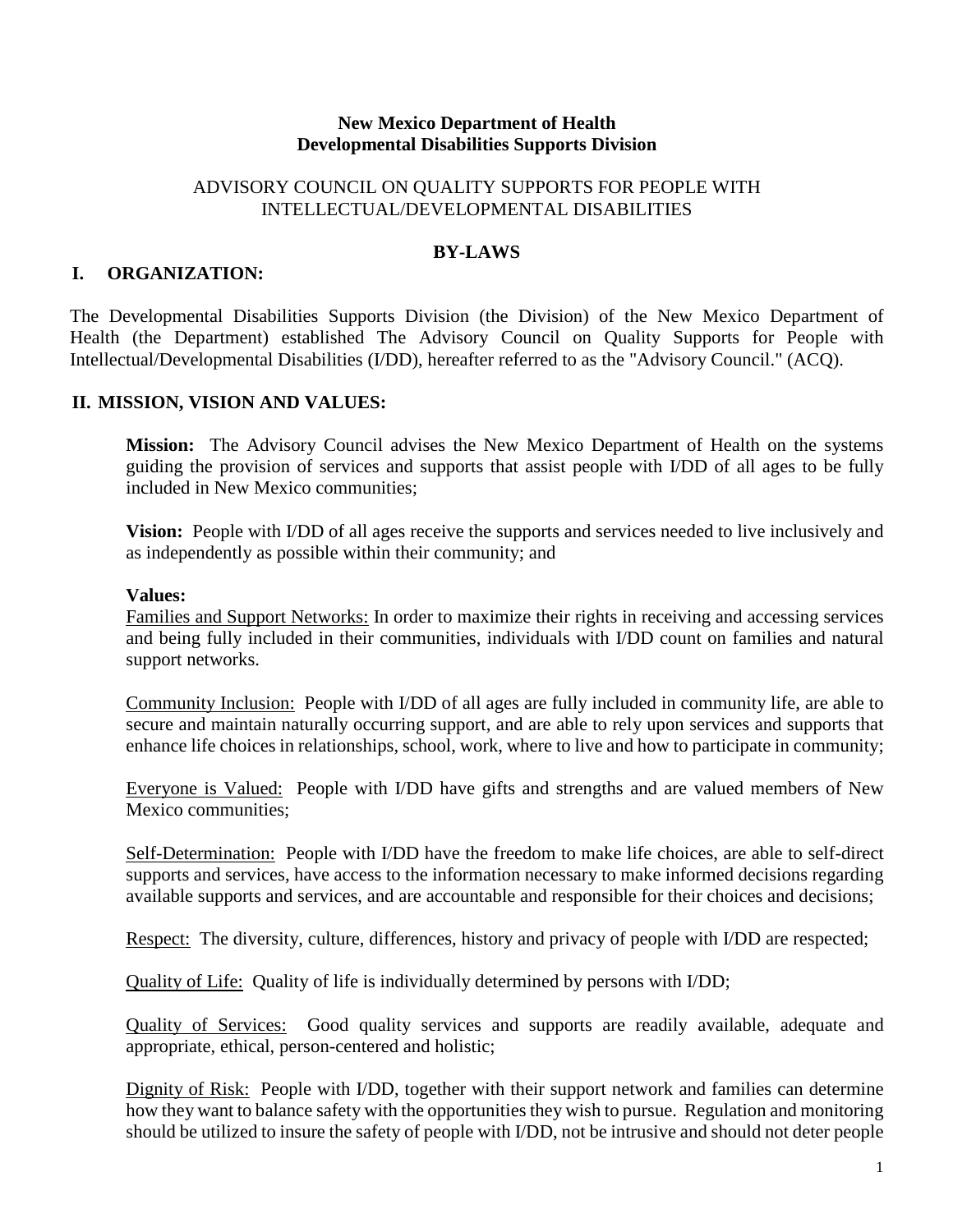and their support networks from deciding how they will balance safety and opportunity; and

Support Networks: Those providing supports and services respect the choices and the self-direction of people with I/DD. Providers of supports and services are respected for the good work they do.

### **III. AUTHORIZATION**

The Advisory Council is authorized in accordance with the New Mexico Developmental Disabilities Act of 2017 (Section 28-16A-13 NMSA 2017).

### **IV. PURPOSE**

The purpose of the Advisory Council is to provide advisory counsel to the Department with regard to the needs of people with I/DD.

# **V. DUTIES**

The duties and responsibilities of the Advisory Council shall include, but are not limited to the following:

- a. Conduct meetings every other month;
- b. Advise and assist the Department in reviewing outcomes regarding the quality assurance system for people with I/DD and their support networks;
- c. Provide information and feedback about service availability and current needs with regard to people with I/DD and their support networks;
- d. Participate in any statewide needs assessment processes;
- e. Recommend priorities for the development, modification and expansion of services to meet needs of people with I/DD;
- f. Advise and assist the Division in planning for services to people with I/DD. ; i.
- g. Promote collaboration efforts among state agencies and community based programs serving people with I/DD;
- h. Advocate for system change to improve on the quality of services addressing the specialized and individual needs of people with I/DD; and
- i. Advise the Division on policy changes and policy development.

# **VI. MEMBERSHIP:**

The Advisory Council shall consist of a minimum of fifteen (15) voting members with a maximum of twentyeight (28) voting members. These members shall be United States citizens and current residents of the State of New Mexico. The membership of the Advisory Council shall be representative of the following constituents:

### **Voting members:**

- Nine (9) People with I/DD and members of their families;
- Three  $(3)$  Direct care staff;
- Seven (7) Providers of Services including case managers, consultants, therapists and other providers, to Individuals with Intellectual and Developmental Disabilities (every attempt will be made to assure representation from each region and to assure diverse types of providers);
- Three (3) Self Advocacy Organizations and networks;
- Three  $(3)$  Advocacy Organizations and networks;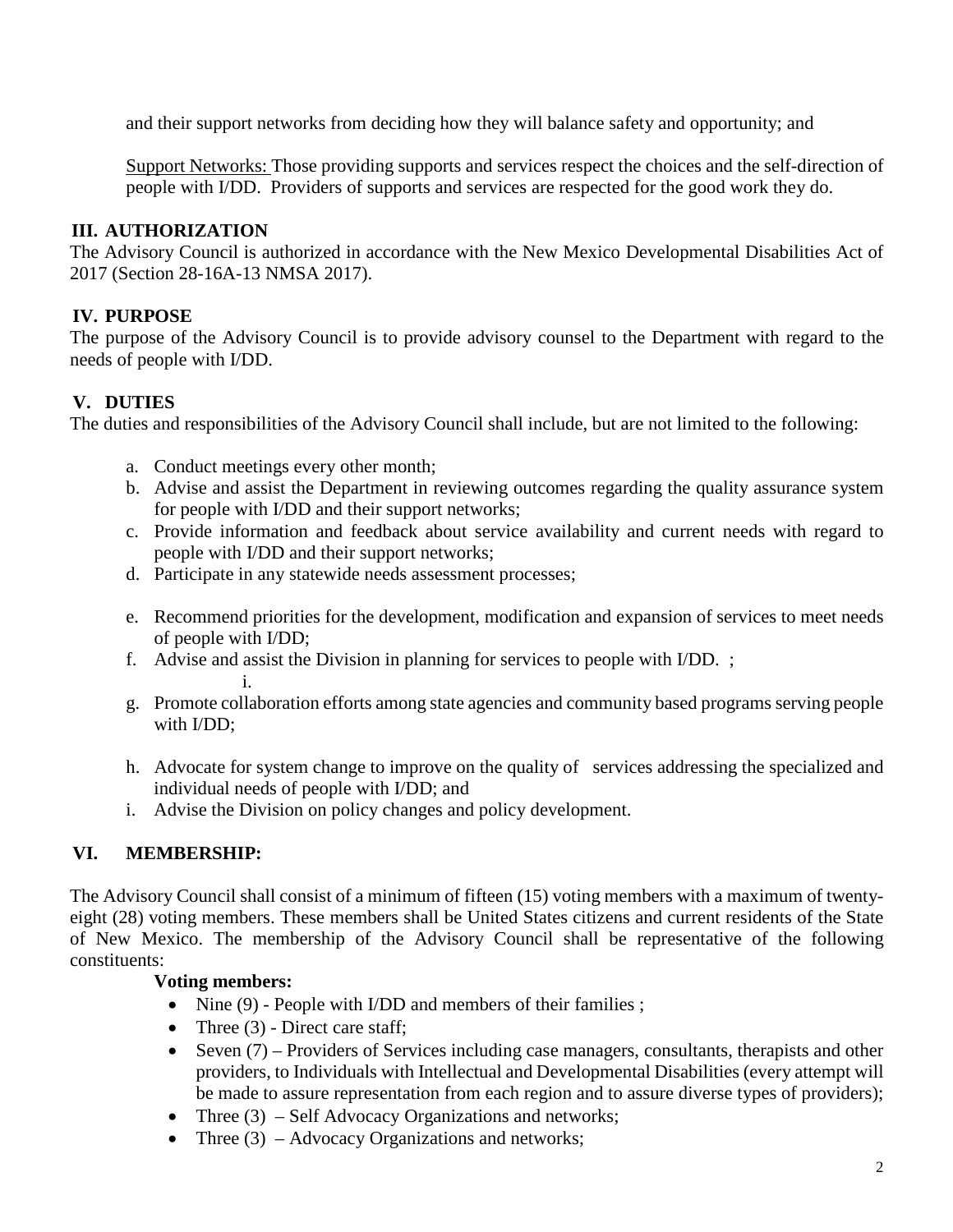- One (1) designee of the Family Infant Toddler Interagency Coordinating Council as appointed by the membership of the committee; and
- One (1) designee of the Mi Via Advisory Committee as appointed by the membership of the committee; and
- One (1) designee of the Family Advisory Board as appointed by the membership of the committee.
- Members are required each year to sign a statement listing all potential conflicts of interest (i.e., financial interest in providing services to individuals with intellectual and developmental disabilities.).

### **State Agency Non-Voting Partners**

- Human Services Department Medical Assistance Division;
- Department of Health Division of Health Improvement;
- Department of Health **-** Developmental Disabilities Supports Division;
- Center for Development and Disability;
- Governor's Commission on Disability;
- Developmental Disabilities Planning Council; and
- Attorney General's Office.

Members of the Advisory Council shall be appointed for terms of three years. To ensure ACQ membership meets the requirements of the by-laws, the ACQ will vote by a majority of members representing a quorum of the full Advisory Council to approve candidates for membership. All nominations and applications for Advisory Council membership will be submitted to DDSD who will forward to the Governor's office for review, vetting purposes and appointment. Any member appointed to the ACQ shall be allowed to serve the duration of their term.

### **VII. TERM DURATION:**

A member can resign from membership at any time. Such resignation shall be presented in writing to the Division staff. Resigning members are encouraged to find a replacement for their vacated position on the Advisory Council. A maximum of three (3) consecutive full terms are permissible for Advisory Council members based upon recommendations from the Advisory Council and willingness on behalf of the members to continue participation. Any exceptions to the term limit must be approved by the Executive Committee and DDSD Director or designee. (See section VI. MEMBERSHIP.)

### **VIII. OFFICERS:**

The Advisory Council shall elect two co-chairs from its membership. At least one co-chair shall be an individual with intellectual/developmental disability or a parent or family member.

Co-chairs are elected for a two (2) year term and can serve a maximum of two (2) consecutive terms. The individual may be re-elected for the same office after a one (1) year hiatus for two (2) additional consecutive terms.

Co-chairs-elect shall be elected one year prior to assuming responsibilities of the co-chair. Co-chairs-elect are elected for a term of one-year at which time they will assume the role of co-chair.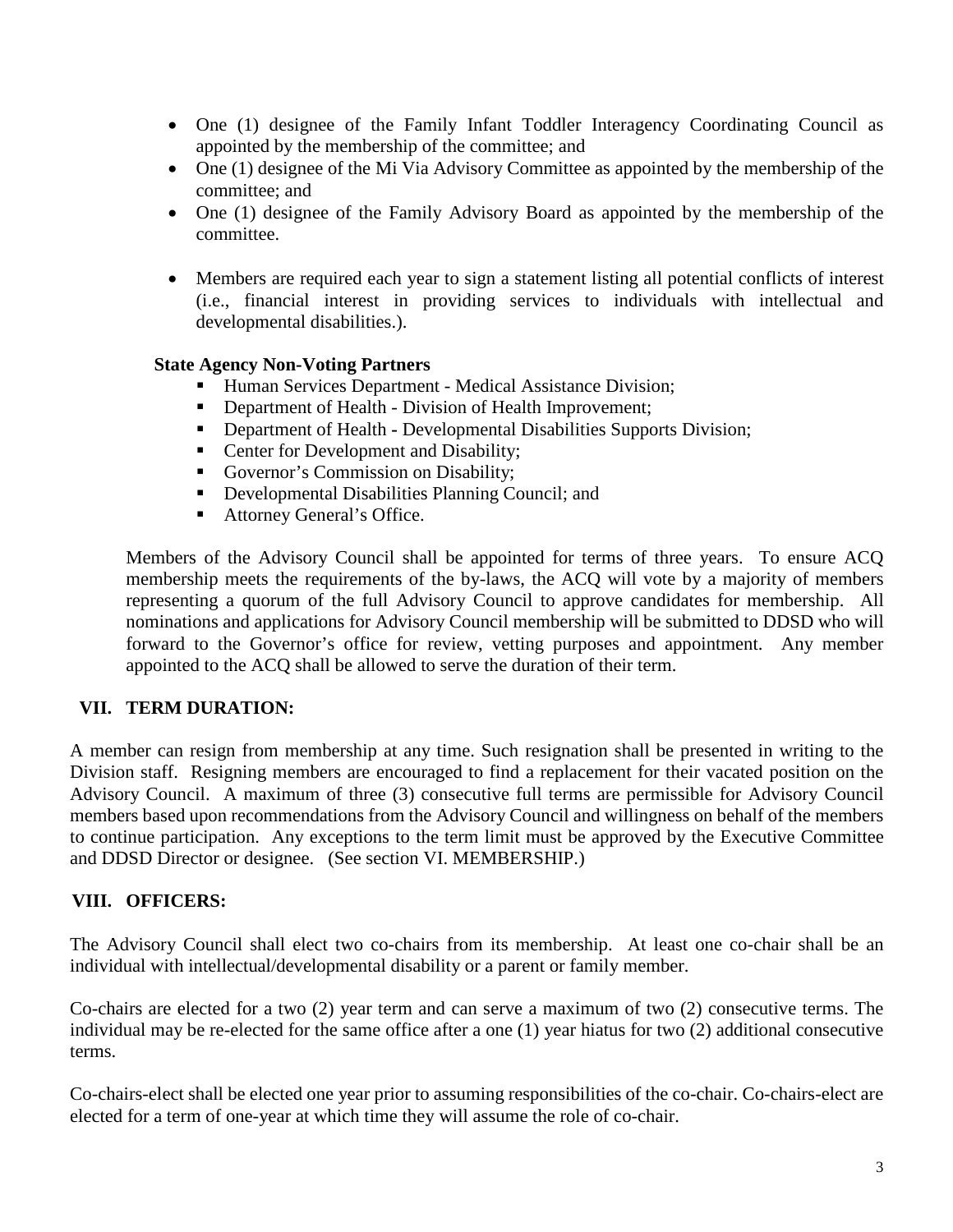Election of officers shall be held the last scheduled meeting of each calendar year.

In the event an officer resigns the office; the Advisory Council will hold an election for the new co-chair to serve the remainder of the term. In the event the Advisory Council would desire removal of one or both of the officers, such action shall be achieved by a 2/3 vote of removal by the Advisory Council membership with a seven (7) day prior notice at a regular meeting.

# **IX. ATTENDANCE:**

The members shall notify a co-chair or the designated Division staff when unable to attend a scheduled Advisory Council meeting prior to the meeting time, in order to be excused from the meeting. Any member who misses three unexcused, consecutive, regularly scheduled meetings may be dropped from membership. The Director of the Division, and as appropriate, other representatives from the key organizational units within the Department will be routinely invited to Advisory Council meetings.

**DESIGNEES:** When unable to attend an Advisory Council meeting, a member may assign a designee to attend the meeting and represent the member. Notice of designee assignment shall be presented to the cochairs prior to the meeting. The Advisory Council shall recognize the designee as authorized to speak, including the right to vote, on behalf of the Advisory Council member. The assignment of a designee is regarded as a substitution, not attendance of a member.

# **X. CONFLICT OF INTEREST:**

No member or authorized designee of the Advisory Council shall cast a vote on any matter, which could provide financial benefit to that member/designee or could otherwise give the appearance of a conflict of interest. Such conflict of interest shall be disclosed by the member/designee to the Advisory Council membership prior to general discussion of the topic to allow the Advisory Council to determine whether a conflict does exist.

# **XI. LEADERSHIP:**

The Co-Chairs shall formally conduct meetings of the Advisory Council in accordance with generally accepted rules of parliamentary procedure. In the absence of both co-chairs, the membership shall select a chair for that meeting.

# **XII. QUORUM:**

Simple majority (51%) of its current appointed membership shall constitute a quorum of the Advisory Council.

# **XIII. ADVISORY COUNCIL MEETINGS:**

The Advisory Council shall meet every other month and at other times as deemed necessary by the Division Director and/or the Advisory Council co-chairs.

# **XIV. COMMITTEES:**

There shall be six (6) standing committees: The Executive Committee, the Policy and Quality Committee, the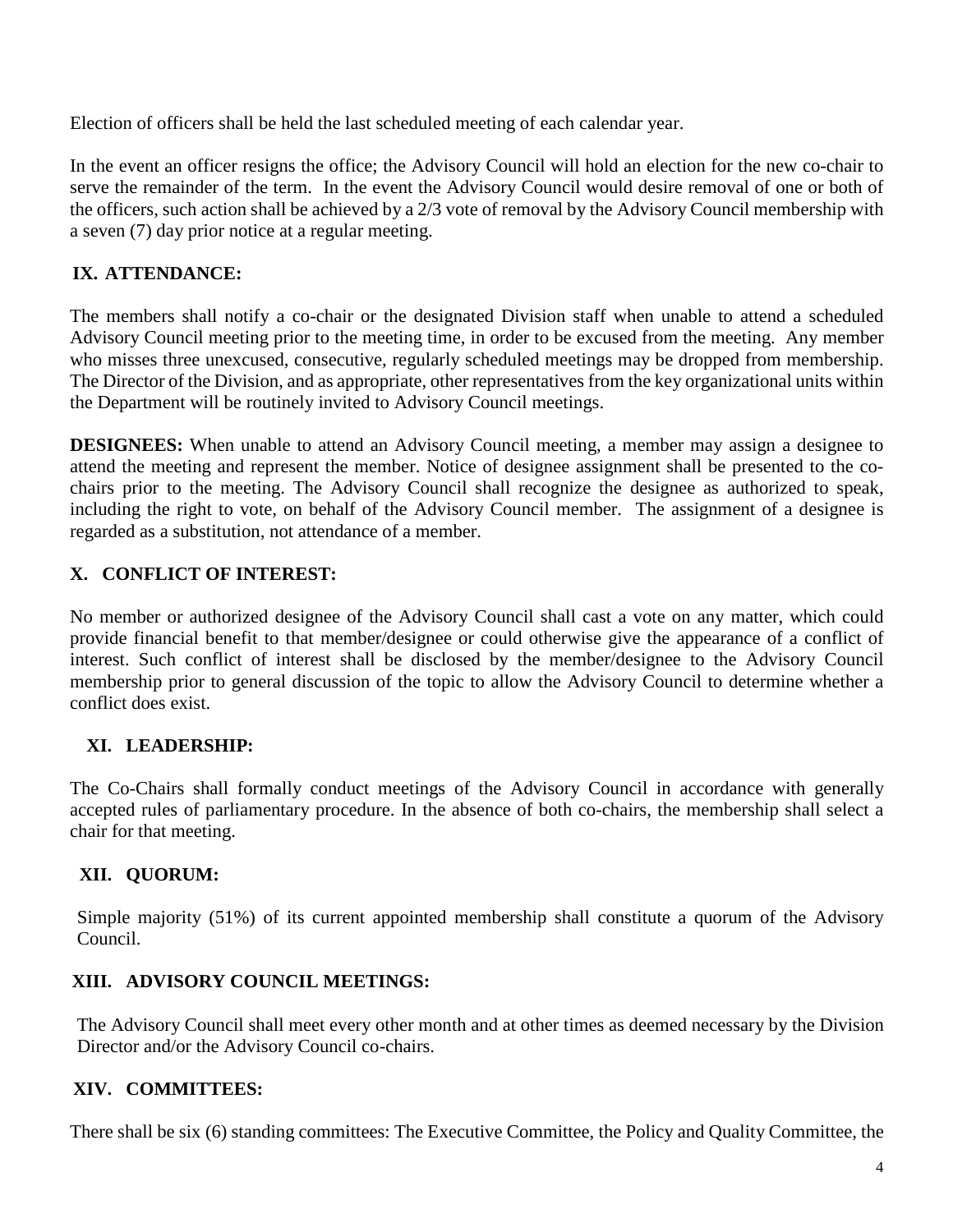Nominating Committee, the By-Laws Committee, the Mi Via Advisory Committee, the Family Advisory Board, other sub-committees or workgroups as determined by the Advisory Council membership

- Executive Committee: shall be responsible for developing the agenda for the ACQ's bi-monthly meetings and shall be composed of the Co-Chairs, the Co-Chairs-elect (if applicable), the Division Director or designee, and two (2) members from the Advisory Council at-large. Executive Committee members must all be Advisory Council members and shall meet at the call of the co-chairs. This Committee will meet with the Division Director or designee at least two (2) weeks prior to regularly scheduled bi-monthly meetings.
- The Policy and Quality Committee: shall function as the policy developing and information review agent for the full Advisory Council.
- The By-Laws Committee: shall review the by-laws as needed, make recommendations for changes, and the By-Laws Committee will meet at least once every other year to review the by-laws.
- The Mi Vi Advisory Committee: shall provide guidance and assistance to reinforce the Mi Via philosophy of self-direction; and ongoing evaluation and improvement of the Mi Via Waiver.
- The Family Advisory Board: shall provide guidance and assistance for the Medically Fragile Waiver by working collaboratively with families and professionals.
- The Nominating Committee: shall manage the recruitment and election of members and officers of the Advisory Council,
- Sub-committees or workgroups shall be created at the discretion of the Division Director or designee or the Advisory Council Co-Chairs.. Membership may include non-Advisory Council members. These subcommittees and workgroups shall report to the Advisory Council as a whole.

### **XV. COMPENSATION:**

Members of the Advisory Committee with I/DD and family members shall be eligible for a stipend for all scheduled meetings of the Advisory Council and Council Committees. Stipends shall be made in accordance with the State Mileage and Per-Diem Act [10-8-1 through 10-8-8 NMSA 1978]. Compensation Request Forms must be completed and submitted after each meeting to the contractor or individual designated by DDSD. No other compensation, perquisite or allowance shall be received.

# **XVI. MEETING RECORDS:**

The following records shall be established and maintained for the Advisory Council by the Division staff:

- Summaries of all Advisory Council meetings shall be recorded and sent to all members at least seven (7) days prior to scheduled meetings;
- Attendance records for all Advisory Council meetings;
- Agenda for scheduled meetings and other pertinent information shall be sent to all Advisory Council members at least seven (7) days prior to the meeting date; and
- Summaries and recommendations of all Advisory Council meetings shall be maintained by Division staff and on file at the Division premise.

# **XVII. ORIENTATION OF NEW MEMBERS:**

It is the responsibility of the Division staff to provide orientation to new members of the Advisory Council. Staff members will provide and explain information about the Advisory Council and membership expectations. Staff members will be available to answer questions of the new members. New members will be provided, but not limited to, the following information: